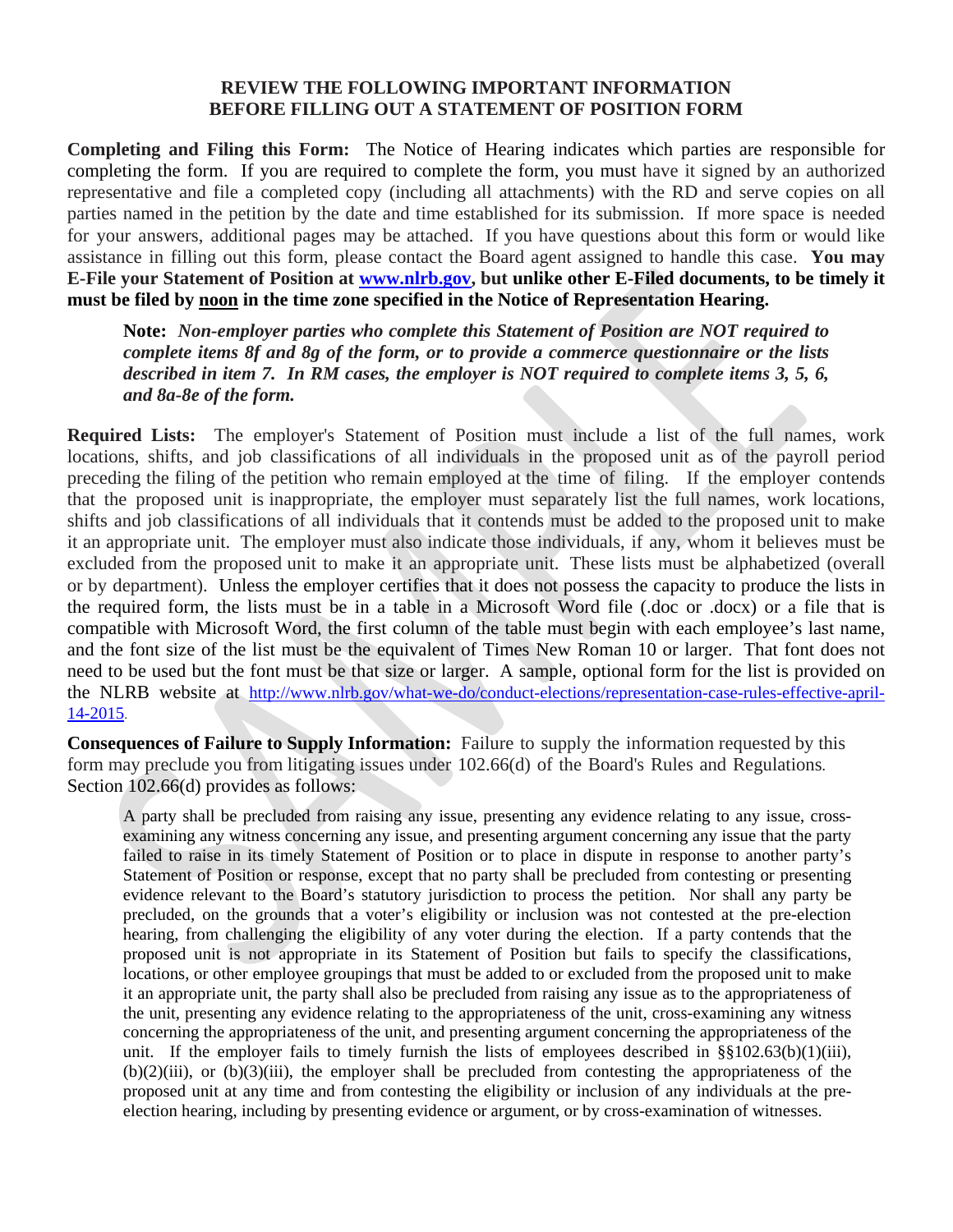| UNITED STATES GOVERNMENT<br>NATIONAL LABOR RELATIONS BOARD                                                                                                                                                                                                                                                                                                                                                                                                                                                                                                                                                                                                                                                                   |                     | DO NOT WRITE IN THIS SPACE<br>Case No.<br>Date Filed                                                                            |                               |                    |                          |                            |  |
|------------------------------------------------------------------------------------------------------------------------------------------------------------------------------------------------------------------------------------------------------------------------------------------------------------------------------------------------------------------------------------------------------------------------------------------------------------------------------------------------------------------------------------------------------------------------------------------------------------------------------------------------------------------------------------------------------------------------------|---------------------|---------------------------------------------------------------------------------------------------------------------------------|-------------------------------|--------------------|--------------------------|----------------------------|--|
| <b>STATEMENT OF POSITION</b>                                                                                                                                                                                                                                                                                                                                                                                                                                                                                                                                                                                                                                                                                                 |                     |                                                                                                                                 | 55-RC-444444                  |                    |                          |                            |  |
| INSTRUCTIONS: Submit this Statement of Position to an NLRB Office in the Region in which the petition was filed and serve it and all attachments on<br>each party named in the petition in this case such that it is received by them by the date and time specified in the notice of hearing.<br>Note: Non-employer parties who complete this form are NOT required to complete items 8f or 8g below or to provide a commerce questionnaire or the lists<br>described in item 7. In RM cases, the employer is NOT required to respond to items 3, 5, 6, and 8a-8e below.                                                                                                                                                    |                     |                                                                                                                                 |                               |                    |                          |                            |  |
| 1a. Full name of party filing Statement of Position                                                                                                                                                                                                                                                                                                                                                                                                                                                                                                                                                                                                                                                                          | 1c. Business Phone: |                                                                                                                                 |                               |                    | 1e. Fax No.:             |                            |  |
| Nursing Home Inc.                                                                                                                                                                                                                                                                                                                                                                                                                                                                                                                                                                                                                                                                                                            |                     |                                                                                                                                 | 989.444.5678                  |                    | 989.444.5679             |                            |  |
| 1b. Address (Street and number, city, state, and ZIP code)                                                                                                                                                                                                                                                                                                                                                                                                                                                                                                                                                                                                                                                                   |                     |                                                                                                                                 | 1d. Cell No.:                 |                    | 1f. e-Mail Address       |                            |  |
| 1020 N. Euclid Ave. Anytown, TN 38903                                                                                                                                                                                                                                                                                                                                                                                                                                                                                                                                                                                                                                                                                        |                     |                                                                                                                                 | 989.444.5677                  |                    | SJenkins@NursingHome.com |                            |  |
| 2. Do you agree that the NLRB has jurisdiction over the Employer in this case?<br>(A completed commerce questionnaire (Attachment A) must be submitted by the Employer, regardless of whether jurisdiction is admitted)                                                                                                                                                                                                                                                                                                                                                                                                                                                                                                      |                     | $\boxtimes$ Yes<br>$\Box$ No                                                                                                    |                               |                    |                          |                            |  |
| 3. Do you agree that the proposed unit is appropriate?                                                                                                                                                                                                                                                                                                                                                                                                                                                                                                                                                                                                                                                                       |                     | $\Box$ Yes $\Box$ No (If not, answer 3a and 3b.)                                                                                |                               |                    |                          |                            |  |
| a. State the basis for your contention that the proposed unit is not appropriate. (If you contend a classification should be excluded or included briefly explain<br>why, such as shares a community of interest or are supervisors or guards.)<br>The proposed unit is not the same as the existing contractual unit which is a service and maintenance unit. The unit should not include LPNs because<br>they are supervisors. The proposed unit should include housekeeping employees who share a community of interest with the CNAs and dietary aides.<br>b. State any classifications, locations, or other employee groupings that must be added to or excluded from the proposed unit to make it an appropriate unit. |                     |                                                                                                                                 |                               |                    |                          |                            |  |
|                                                                                                                                                                                                                                                                                                                                                                                                                                                                                                                                                                                                                                                                                                                              |                     |                                                                                                                                 |                               |                    |                          |                            |  |
| Added<br>Housekeeping employees                                                                                                                                                                                                                                                                                                                                                                                                                                                                                                                                                                                                                                                                                              |                     | Excluded<br><b>LPNs</b>                                                                                                         |                               |                    |                          |                            |  |
|                                                                                                                                                                                                                                                                                                                                                                                                                                                                                                                                                                                                                                                                                                                              |                     |                                                                                                                                 |                               |                    |                          |                            |  |
| 5. Is there a bar to conducting an election in this case?<br>Yes. A contract is in effect with Health Employees of America, Local 25 that expires June 30, 2015.                                                                                                                                                                                                                                                                                                                                                                                                                                                                                                                                                             | $\boxtimes$ Yes     | $\Box$ No If yes, state the basis for your position.                                                                            |                               |                    |                          |                            |  |
| 6. Describe all other issues you intend to raise at the pre-election hearing.<br>None.                                                                                                                                                                                                                                                                                                                                                                                                                                                                                                                                                                                                                                       |                     |                                                                                                                                 |                               |                    |                          |                            |  |
| 7. The employer must provide the following lists which must be alphabetized (overall or by department) in the format specified at http://www.nlrb.gov/what-<br>we-do/conduct-elections/representation-case-rules-effective-april-14-2015.                                                                                                                                                                                                                                                                                                                                                                                                                                                                                    |                     |                                                                                                                                 |                               |                    |                          |                            |  |
| (a) A list containing the full names, work locations, shifts and job classification of all individuals in the proposed unit as of the payroll period immediately<br>preceding the filing of the petition who remain employed as of the date of the filing of the petition. (Attachment B)                                                                                                                                                                                                                                                                                                                                                                                                                                    |                     |                                                                                                                                 |                               |                    |                          |                            |  |
| (b) If the employer contends that the proposed unit is inappropriate the employer must provide (1) a separate list containing the full names, work<br>locations, shifts and job classifications of all individuals that it contends must be added to the proposed unit, if any to make it an appropriate unit,<br>(Attachment C) and (2) a list containing the full names of any individuals it contends must be excluded from the proposed unit to make it an                                                                                                                                                                                                                                                               |                     |                                                                                                                                 |                               |                    |                          |                            |  |
| State your position with respect to the details of any election that may be conducted in this matter. 8a. Type: $\boxtimes$ Manual $\Box$ Mail $\Box$ Mixed Manual/Mail                                                                                                                                                                                                                                                                                                                                                                                                                                                                                                                                                      |                     |                                                                                                                                 |                               |                    |                          |                            |  |
| 8b. Date(s)<br>Friday, June 12, 2015                                                                                                                                                                                                                                                                                                                                                                                                                                                                                                                                                                                                                                                                                         |                     | 8d. Location(s)<br>8c. Time(s) 6 a.m. to 7 a.m.,<br>2 p.m. to 3 p.m. and 10 p.m. to 11 p.m.<br>Breakroom, 2 <sup>nd</sup> Floor |                               |                    |                          |                            |  |
| 8e. Eligibility Period (e.g. special eligibility formula)                                                                                                                                                                                                                                                                                                                                                                                                                                                                                                                                                                                                                                                                    |                     | 8f. Last Payroll Period Ending Date                                                                                             | 8g. Length of payroll period  |                    |                          |                            |  |
| None.<br>Saturday, April 25, 2015<br>⊠Weekly <b>□Biweekly</b>                                                                                                                                                                                                                                                                                                                                                                                                                                                                                                                                                                                                                                                                |                     |                                                                                                                                 | $\Box$ Other (specify length) |                    |                          |                            |  |
| 9. Representative who will accept service of all papers for purposes of the representation proceeding                                                                                                                                                                                                                                                                                                                                                                                                                                                                                                                                                                                                                        |                     |                                                                                                                                 |                               |                    |                          |                            |  |
| 9a. Full name and title of authorized representative<br>Angela Doyle, Attorney                                                                                                                                                                                                                                                                                                                                                                                                                                                                                                                                                                                                                                               |                     | 9b. Signature of authorized representative<br>/s/ Angela Doyle                                                                  |                               |                    |                          | 9c. Date<br>April 27, 2015 |  |
| 9d. Address (Street and number, city, state, and ZIP code)                                                                                                                                                                                                                                                                                                                                                                                                                                                                                                                                                                                                                                                                   |                     |                                                                                                                                 |                               | 9e. e-Mail Address |                          |                            |  |
| Doyle and Associates, 1212 Main Street, Anytown, TN 38905                                                                                                                                                                                                                                                                                                                                                                                                                                                                                                                                                                                                                                                                    |                     |                                                                                                                                 |                               | ADoyle@charter.net |                          |                            |  |
| 9g. Fax No.<br>9f. Business Phone No.:<br>9h. Cell No.<br>989-333-6667<br>989-333-6666                                                                                                                                                                                                                                                                                                                                                                                                                                                                                                                                                                                                                                       |                     | 989-333-6668                                                                                                                    |                               |                    |                          |                            |  |
| WILLFUL FALSE STATEMENTS ON THIS STATEMENT OF POSITION CAN BE PUNISHED BY FINE AND IMPRISONMENT (U.S. Code, Title 18, Section 1001)                                                                                                                                                                                                                                                                                                                                                                                                                                                                                                                                                                                          |                     |                                                                                                                                 |                               |                    |                          |                            |  |

**PRIVACY ACT STATEMENT**

Solicitation of the information on this form is authorized by the National Labor Relations Act (NLRA), 29 U.S.C. Section 151 et seq. The principal use of the information is to assist the National Labor Relations Board (NLRB) in processing representation proceedings. The routine uses for the information are fully set forth in the Federal Register, 71 Fed. Reg. 74942-43 (December 13, 2006). The NLRB will further explain these uses upon request. Failure to supply the information requested by this form may preclude you from litigating issues under 102.66(d) of the Board's Rules and Regulations and may cause the NLRB to refuse to further process a representation case or may cause the NLRB to issue you a subpoena and seek enforcement of the subpoena in federal court.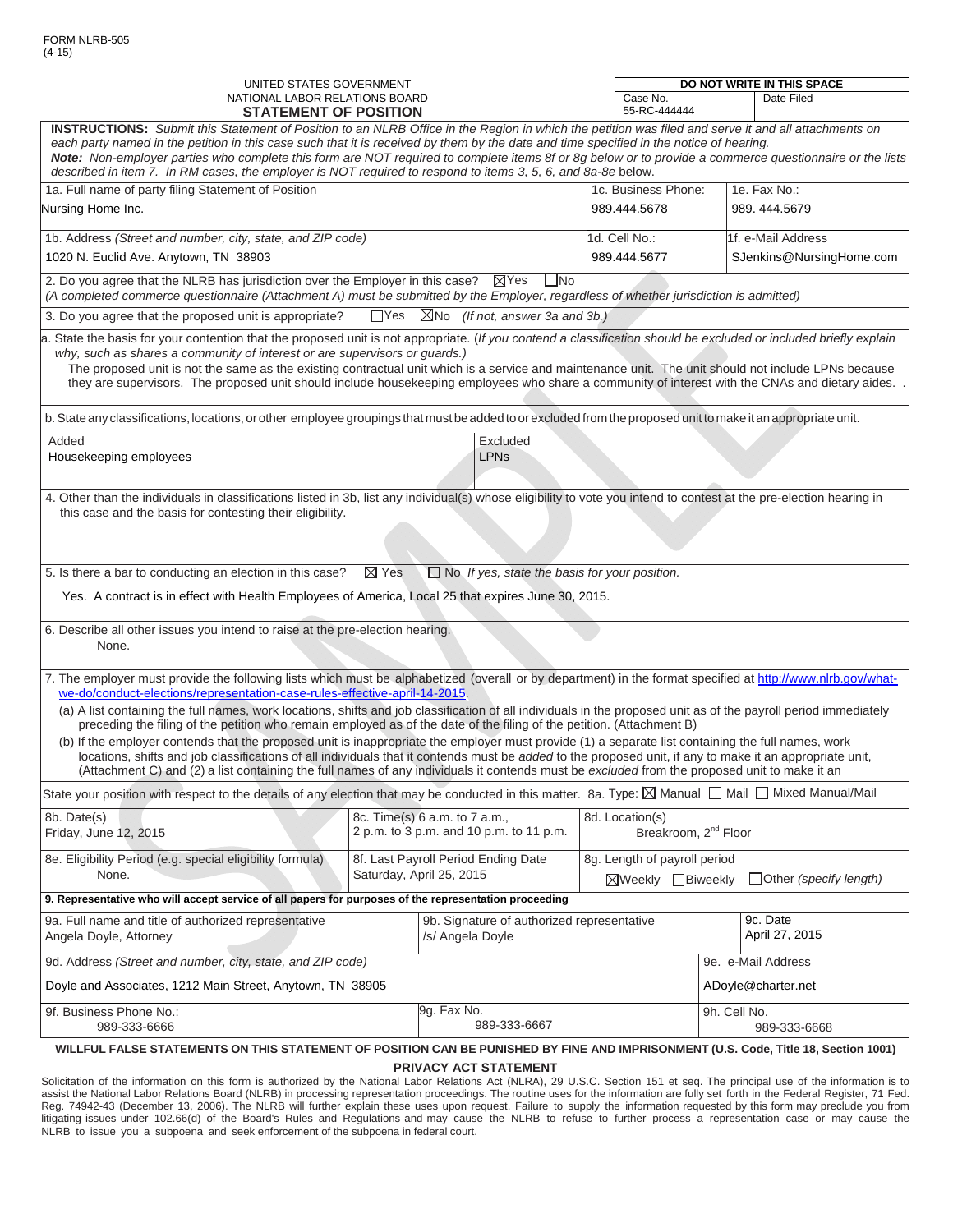| <b>Revised 3/21/2011</b>                                                                                                                                                                                                                                                                                                                                                                                                     |                  | NATIONAL LABOR RELATIONS BOARD                |                                                                                      |                                                  |                    |                |             |
|------------------------------------------------------------------------------------------------------------------------------------------------------------------------------------------------------------------------------------------------------------------------------------------------------------------------------------------------------------------------------------------------------------------------------|------------------|-----------------------------------------------|--------------------------------------------------------------------------------------|--------------------------------------------------|--------------------|----------------|-------------|
|                                                                                                                                                                                                                                                                                                                                                                                                                              |                  |                                               | <b>QUESTIONNAIRE ON COMMERCE INFORMATION</b>                                         |                                                  |                    |                |             |
| Please read carefully, answer all applicable items, and return to the NLRB Office. If additional space is required, please add a page and identify item number.<br><b>CASE NAME</b>                                                                                                                                                                                                                                          |                  |                                               |                                                                                      |                                                  | <b>CASE NUMBER</b> |                |             |
| Nursing Home Inc.                                                                                                                                                                                                                                                                                                                                                                                                            |                  |                                               |                                                                                      |                                                  | 55-RC-444444       |                |             |
| 1. EXACT LEGAL TITLE OF ENTITY (As filed with State and/or stated in legal documents forming entity)                                                                                                                                                                                                                                                                                                                         |                  |                                               |                                                                                      |                                                  |                    |                |             |
| Nursing Home, LLC                                                                                                                                                                                                                                                                                                                                                                                                            |                  |                                               |                                                                                      |                                                  |                    |                |             |
| <b>TYPE OF ENTITY</b><br>$\overline{2}$                                                                                                                                                                                                                                                                                                                                                                                      |                  |                                               |                                                                                      |                                                  |                    |                |             |
| [] CORPORATION<br>$[XX]$ LLC $[$ $]$ LLP                                                                                                                                                                                                                                                                                                                                                                                     | [ ] PARTNERSHIP  |                                               | [ ] SOLE PROPRIETORSHIP                                                              | [ ] OTHER (Specify)                              |                    |                |             |
| 3. IF A CORPORATION or LLC<br>A. STATE OF INCORPORATION                                                                                                                                                                                                                                                                                                                                                                      |                  |                                               | B. NAME, ADDRESS, AND RELATIONSHIP (e.g. parent, subsidiary) OF ALL RELATED ENTITIES |                                                  |                    |                |             |
| OR FORMATION                                                                                                                                                                                                                                                                                                                                                                                                                 | None             |                                               |                                                                                      |                                                  |                    |                |             |
| Tennessee<br>4. IF AN LLC OR ANY TYPE OF PARTNERSHIP, FULL NAME AND ADDRESS OF ALL MEMBERS OR PARTNERS                                                                                                                                                                                                                                                                                                                       |                  |                                               |                                                                                      |                                                  |                    |                |             |
|                                                                                                                                                                                                                                                                                                                                                                                                                              |                  |                                               |                                                                                      |                                                  |                    |                |             |
| 5. IF A SOLE PROPRIETORSHIP, FULL NAME AND ADDRESS OF PROPRIETOR                                                                                                                                                                                                                                                                                                                                                             |                  |                                               |                                                                                      |                                                  |                    |                |             |
|                                                                                                                                                                                                                                                                                                                                                                                                                              |                  |                                               |                                                                                      |                                                  |                    |                |             |
| 6. BRIEFLY DESCRIBE THE NATURE OF YOUR OPERATIONS (Products handled or manufactured, or nature of services performed).                                                                                                                                                                                                                                                                                                       |                  |                                               |                                                                                      |                                                  |                    |                |             |
| Operation of a nursing home                                                                                                                                                                                                                                                                                                                                                                                                  |                  |                                               |                                                                                      |                                                  |                    |                |             |
|                                                                                                                                                                                                                                                                                                                                                                                                                              |                  |                                               |                                                                                      |                                                  |                    |                |             |
| 7. A. PRINCIPAL LOCATION:                                                                                                                                                                                                                                                                                                                                                                                                    |                  | <b>B. BRANCH LOCATIONS:</b>                   |                                                                                      |                                                  |                    |                |             |
| Anytown, TN                                                                                                                                                                                                                                                                                                                                                                                                                  |                  | <b>None</b>                                   |                                                                                      |                                                  |                    |                |             |
| NUMBER OF PEOPLE PRESENTLY EMPLOYED                                                                                                                                                                                                                                                                                                                                                                                          |                  |                                               |                                                                                      |                                                  |                    |                |             |
| A. Total: 45                                                                                                                                                                                                                                                                                                                                                                                                                 |                  | B. At the address involved in this matter: 42 |                                                                                      |                                                  |                    |                |             |
| <b>DURING THE MOST RECENT (Check appropriate box): [ ] CALENDAR YR</b>                                                                                                                                                                                                                                                                                                                                                       |                  |                                               | $[$ ] 12 MONTHS                                                                      | or [X] FISCAL YR $(FY$ dates July $1$ – June 30) |                    | <b>YES</b>     | NO          |
| A. Did you provide services valued in excess of \$50,000 directly to customers outside your State? If no, indicate actual value. \$<br><b>NONE</b>                                                                                                                                                                                                                                                                           |                  |                                               |                                                                                      |                                                  |                    |                | X           |
| B. If you answered no to 9A, did you provide services valued in excess of \$50,000 to customers in your State who purchased goods                                                                                                                                                                                                                                                                                            |                  |                                               |                                                                                      |                                                  |                    |                | $\mathbf X$ |
| valued in excess of \$50,000 from directly outside your State? If no, indicate the value of any such services you provided.                                                                                                                                                                                                                                                                                                  |                  |                                               |                                                                                      |                                                  |                    |                |             |
| \$<br><b>NONE</b>                                                                                                                                                                                                                                                                                                                                                                                                            |                  |                                               |                                                                                      |                                                  |                    |                |             |
| C. If you answered no to 9A and 9B, did you provide services valued in excess of \$50,000 to public utilities, transit systems,<br>newspapers, health care institutions, broadcasting stations, commercial buildings, educational institutions, or retail concerns? If                                                                                                                                                       |                  |                                               |                                                                                      |                                                  |                    |                | X           |
| less than \$50,000, indicate amount. \$ NONE                                                                                                                                                                                                                                                                                                                                                                                 |                  |                                               |                                                                                      |                                                  |                    |                |             |
| D. Did you sell goods valued in excess of \$50,000 directly to customers located outside your State? If less than \$50,000, indicate<br>amount. NONE.                                                                                                                                                                                                                                                                        |                  |                                               |                                                                                      |                                                  |                    |                | $\mathbf X$ |
| E. If you answered no to 9D, did you sell goods valued in excess of \$50,000 directly to customers located inside your State who                                                                                                                                                                                                                                                                                             |                  |                                               |                                                                                      |                                                  |                    |                |             |
| purchased other goods valued in excess of \$50,000 from directly outside your State? If less than \$50,000, indicate amount.                                                                                                                                                                                                                                                                                                 |                  |                                               |                                                                                      |                                                  |                    |                |             |
| <b>NONE</b><br>F. Did you purchase and receive goods valued in excess of \$50,000 from directly outside your State? If less than \$50,000, indicate                                                                                                                                                                                                                                                                          |                  |                                               |                                                                                      |                                                  |                    | X              |             |
| amount. \$                                                                                                                                                                                                                                                                                                                                                                                                                   |                  |                                               |                                                                                      |                                                  |                    |                |             |
| G. Did you purchase and receive goods valued in excess of \$50,000 from enterprises who received the goods directly from points<br>outside your State? If less than \$50,000, indicate amount. \$                                                                                                                                                                                                                            |                  |                                               |                                                                                      |                                                  |                    | $\mathbf X$    |             |
| Gross Revenues from all sales or performance of services (Check the largest amount):<br>Н.                                                                                                                                                                                                                                                                                                                                   |                  |                                               |                                                                                      |                                                  |                    |                |             |
| [ ] \$100,000 [XX] \$250,000 [ ] \$500,000 [ ] \$1,000,000 or more If less than \$100,000, indicate amount.                                                                                                                                                                                                                                                                                                                  |                  |                                               |                                                                                      |                                                  |                    |                |             |
| Did you begin operations within the last 12 months? NO<br>Ι.                                                                                                                                                                                                                                                                                                                                                                 |                  |                                               | If yes, specify date: _                                                              |                                                  |                    |                |             |
| 10 ARE YOU A MEMBER OF AN ASSOCIATION OR OTHER EMPLOYER GROUP THAT ENGAGES IN COLLECTIVE BARGAINING?                                                                                                                                                                                                                                                                                                                         |                  |                                               |                                                                                      |                                                  |                    |                |             |
| $[X]$ NO (If yes, name and address of association or group).<br>$[$ T YES                                                                                                                                                                                                                                                                                                                                                    |                  |                                               |                                                                                      |                                                  |                    |                |             |
| 11. REPRESENTATIVE BEST QUALIFIED TO GIVE FURTHER INFORMATION ABOUT YOUR OPERATIONS<br><b>NAME</b>                                                                                                                                                                                                                                                                                                                           | <b>TITLE</b>     |                                               | <b>E-MAIL ADDRESS</b>                                                                |                                                  | TEL. NUMBER        |                |             |
| <b>Stuart Dollar</b>                                                                                                                                                                                                                                                                                                                                                                                                         | Accountant       |                                               | SDollar@dollar.com                                                                   |                                                  | 989.342-4567       |                |             |
|                                                                                                                                                                                                                                                                                                                                                                                                                              |                  |                                               | 12. AUTHORIZED REPRESENTATIVE COMPLETING THIS QUESTIONNAIRE                          |                                                  |                    |                |             |
| NAME AND TITLE (Type or Print)                                                                                                                                                                                                                                                                                                                                                                                               | <b>SIGNATURE</b> |                                               | <b>E-MAIL ADDRESS</b>                                                                |                                                  |                    | <b>DATE</b>    |             |
| Angela Doyle, Attorney                                                                                                                                                                                                                                                                                                                                                                                                       | Angela Doyle     |                                               | ADoyle@charter.net                                                                   |                                                  |                    | April 27, 2015 |             |
|                                                                                                                                                                                                                                                                                                                                                                                                                              |                  | PRIVACY ACT STATEMENT                         |                                                                                      |                                                  |                    |                |             |
| Solicitation of the information on this form is authorized by the National Labor Relations Act (NLRA), 29 U.S.C. § 151 et seq. The principal use of the information is to assist the National Labor Relations<br>Board (NLRB) in processing representation and/or unfair labor practice proceedings and related proceedings or litigation. The routine uses for the information are fully set forth in the Federal Register, |                  |                                               |                                                                                      |                                                  |                    |                |             |
| 71 Fed. Req. 74942-43 (Dec. 13, 2006). The NLRB will further explain these uses upon request. Disclosure of this information to the NLRB is voluntary. However, failure to supply the information may<br>cause the NLRB to refuse to process any further a representation or unfair labor practice case, or may cause the NLRB to issue you a subpoena and seek enforcement of the subpoena in federal court.                |                  |                                               |                                                                                      |                                                  |                    |                |             |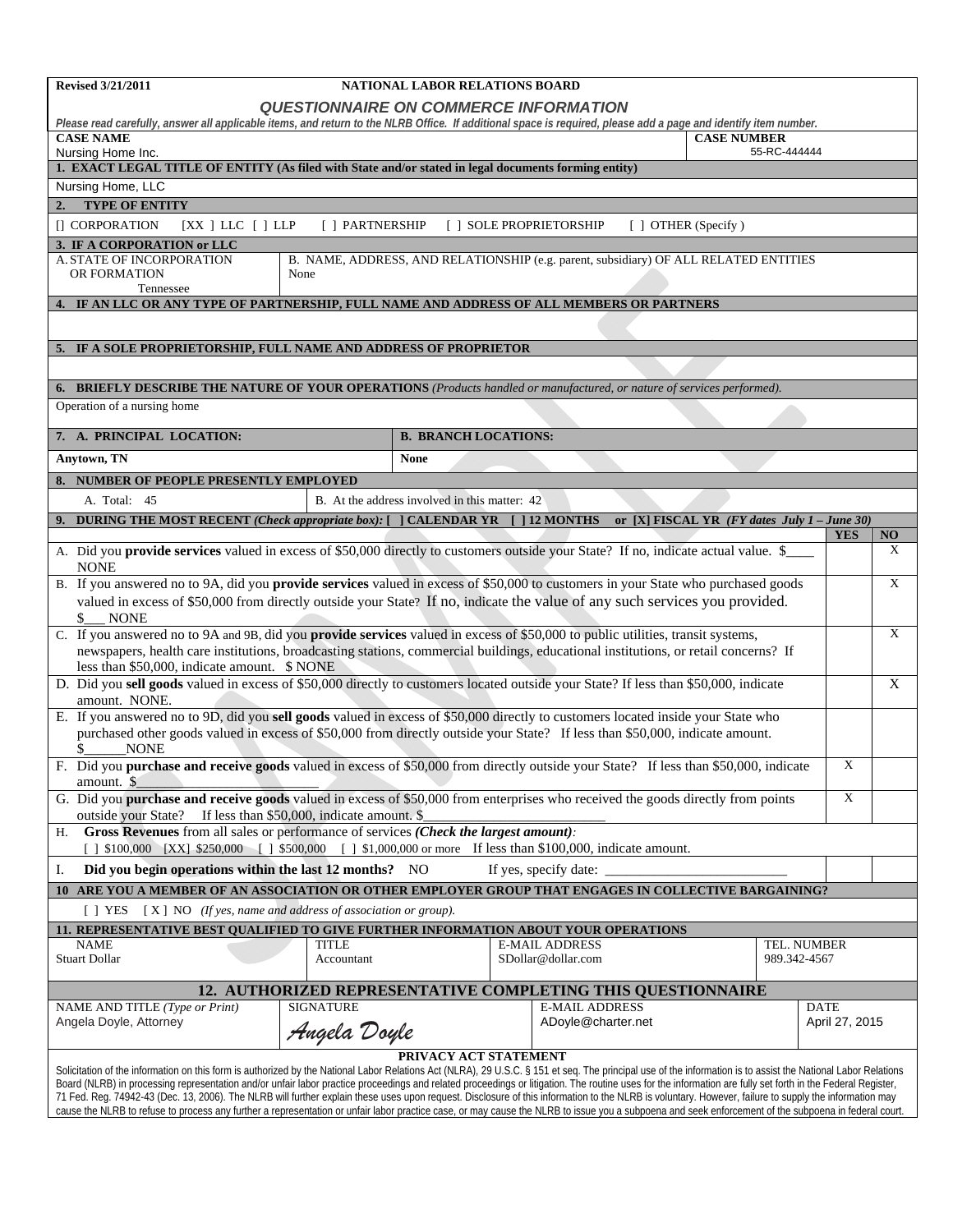## **Attachment B: Proposed Unit**

| <b>Employee Name</b>   | <b>Work Location</b> | Shift        | <b>Job Classification</b> |  |
|------------------------|----------------------|--------------|---------------------------|--|
| 1. Adams, Peter        | $2^{nd}$ Floor       | First        | <b>CNA</b>                |  |
| 2. Anderson, Annette   | Kitchen              | First        | Dietary Aide              |  |
| 3. Benn, Milton        | 1st Floor            | Third        | <b>CNA</b>                |  |
| 4. Berry, Jeanine      | All floors           | Second       | <b>LPN</b>                |  |
| 5. Bowman, Vicky       | 3rd Floor            | Second       | <b>CNA</b>                |  |
| 6. Bristol, Sarah      | Kitchen              | Third        | Dietary Aide              |  |
| 7. Brodie, Cecilia     | 1st Floor            | Second       | <b>CNA</b>                |  |
| 8. Brown, Denise       | Kitchen              | First        | Dietary Aide              |  |
| 9. Buck, Mildred       | 1st Floor            | First        | <b>CNA</b>                |  |
| 10. Campbell, Anne     | Kitchen              | Third        | Dietary Aide              |  |
| 11. Carter, Yvette     | 3rd Floor            | <b>Third</b> | <b>CNA</b>                |  |
| 12. Clark, Dolores     | 2nd Floor            | Second       | <b>CNA</b>                |  |
| 13. Corbin, Nancy      | All floors           | First        | <b>LPN</b>                |  |
| 14. Everett, Christina | 1st Floor            | Second       | <b>CNA</b>                |  |
| 15. Fleetwood, Mac     | 2nd Floor            | Second       | <b>CNA</b>                |  |
| 16. Foster, Laverne    | Kitchen              | Second       | Dietary Aide              |  |
| 17. Gibson, Doreen     | All floors           | <b>Third</b> | <b>LPN</b>                |  |
| 18. Henderson, Flo     | 3rd Floor            | First        | <b>CNA</b>                |  |
| 19. James, Barbara     | 2nd Floor            | Third        | <b>CNA</b>                |  |
| 20. Long, Shorty       | 1st Floor            | First        | <b>CNA</b>                |  |
| 21. Miller, Natalie    | 1st Floor            | <b>Third</b> | <b>CNA</b>                |  |
| 22. Nader, Paula       | 1st Floor            | First        | <b>CNA</b>                |  |
| 23. Owens, Diana       | 2nd Floor            | First        | <b>CNA</b>                |  |
| 24. Patterson, Felicia | 3rd Floor            | Second       | <b>CNA</b>                |  |
| 25. Rehberg, Cindy     | 1st Floor            | Second       | <b>CNA</b>                |  |
| 26. Richards, Valerie  | 3rd Floor            | First        | <b>CNA</b>                |  |
| 27. Roberts, Melody    | Kitchen              | First        | Dietary Aide              |  |
| 28. Sanders, Eve       | 2nd Floor            | Third        | <b>CNA</b>                |  |
| 29. Smith, Jackie      | 2nd Floor            | First        | <b>CNA</b>                |  |
| 30. Trent, Evelyn      | 3rd Floor            | First        | <b>CNA</b>                |  |
| 31. Walters, Catherine | 2nd Floor            | Second       | <b>CNA</b>                |  |